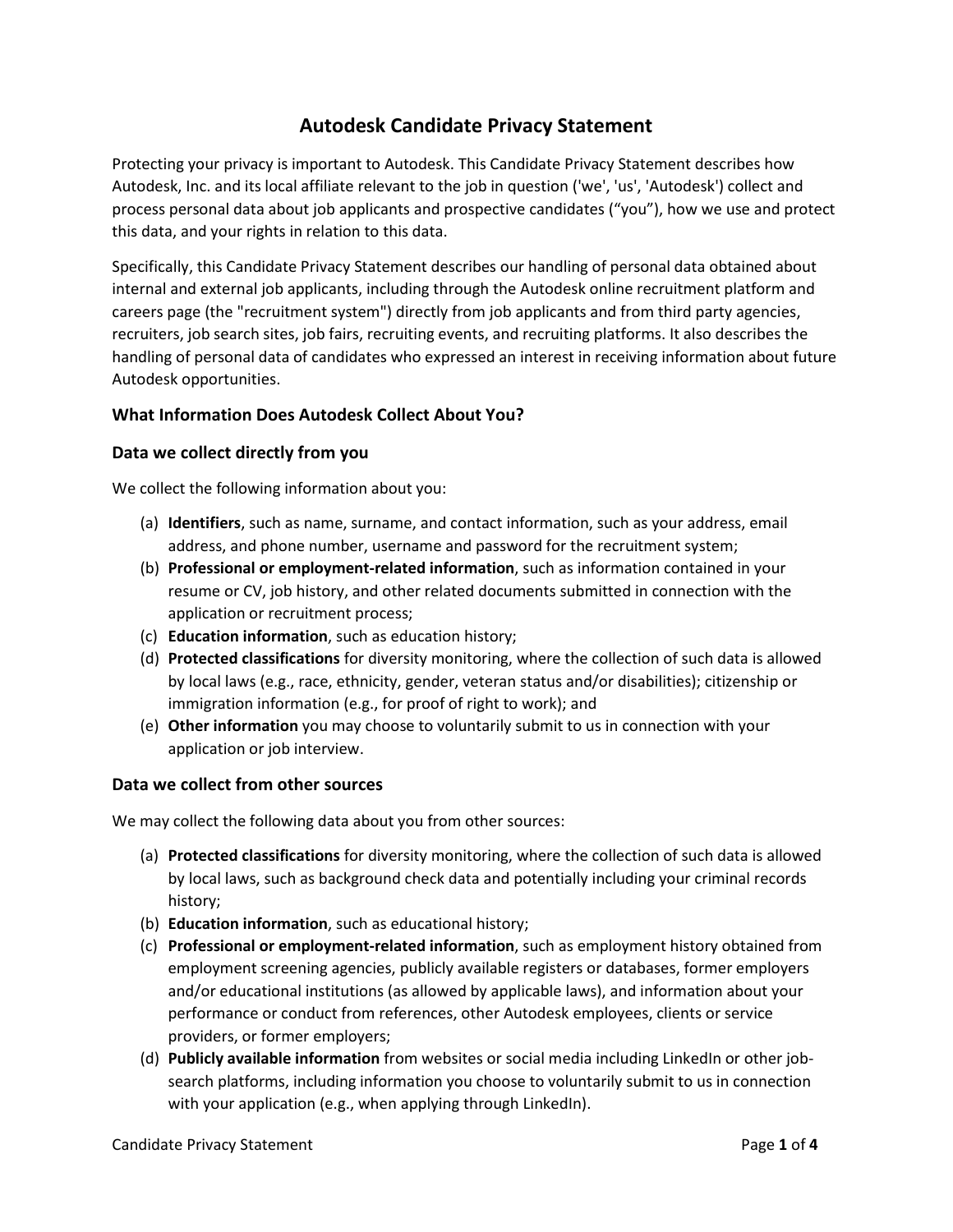Some of the information above might receive heightened protections as "sensitive" or "special" data under applicable laws, including for example criminal records history. We collect such information only to the extent necessary for the purposes described in this Candidate Privacy Statement and where required by law will ask for your consent to process this information.

## **How Does Autodesk Use the Information It Collects About You?**

We aim to only collect and use your personal data for specific and necessary purposes. For example, we use your personal data to:

- Operate, manage and improve the recruitment system, job applications and a database of interested individuals;
- Communicate with you in relation to your expressed interest in Autodesk, job opportunities, application or the recruitment process;
- Verify your information, including through reference checks, publicly available information (for example, on LinkedIn or other job search platforms) and, where applicable, background checks
- With your consent, send you information about other positions with the Autodesk group of companies which may be of interest to you; and
- Comply with legal obligations to which we are subject and cooperate with regulators and law enforcement bodies.

Certain countries require us to have a legal basis to process your personal data. The precise legal bases might vary by country, but in general, our legal bases to process your personal data are: to comply with our contractual obligations to you or to take steps to enter into a contract with you; to comply with our legal obligations; with your consent; for human resources administration and employment-related purposes, and to meet our legitimate interests (we put in place robust safeguards to ensure that your privacy or other fundamental rights and freedoms are not overridden by our legitimate interest.)

When we are required by local laws to collect certain personal data about you, your failure to provide this data may prevent or delay the fulfilment of our legal obligations and may impact our ability to employ you. If we ask for your consent to process your personal data, you may withdraw your consent at any time by contacting us using the details at the end of this Candidate Privacy Statement.

#### **How Does Autodesk Disclose Your Personal Data?**

We may share your personal data with others in limited situations as follows:

- We may share your personal data with other companies that fall within the Autodesk group companies for recruitment purposes, human resource management and internal reporting.
- We may share your personal data with our service providers and business partners that perform business operations for us. For example, we may partner with other companies to host the recruitment platform and analyze data to improve performance.
- We may share your personal data with Law enforcement agencies, courts, regulators, tax authorities, government authorities or other third parties if necessary to comply with a legal or regulatory obligation, or otherwise to protect our rights, your rights or the rights of any third party.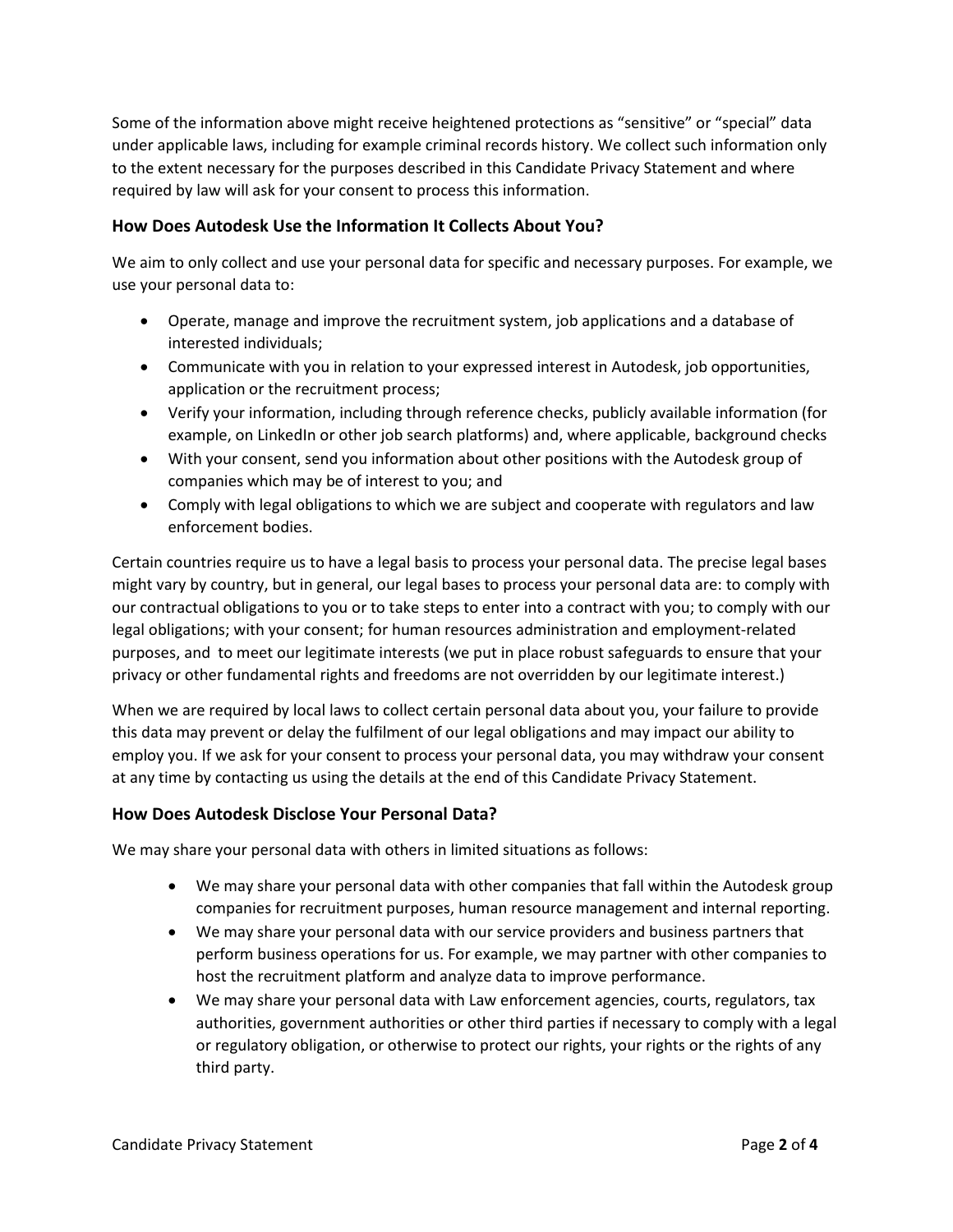Where required by applicable law, Autodesk will provide additional disclosures and/or request your consent before sharing your personal data with such recipients. Please clic[k here](https://www.autodesk.com/company/contact-us/office-locations) for a list of Autodesk affiliates. You may contact us using the details at the end of this Candidate Privacy Statement for information regarding other third parties that may process job applicant and prospective candidate personal data.

# **How Do You Access, Update, Download, and Delete Your Personal Data?**

You may have certain rights regarding your personal data, subject to applicable laws, including: the right to access, update, delete, receive a copy of, or restrict our use of your personal data, to data portability, and to request an explanation of the rules governing the processing of your personal information in some locations. When we process personal data based on your consent, you can withdraw consent at any time with effect for the future. If you would like to confirm your eligibility for or exercise such rights, please contact us at [dataprivacy.requests.team@autodesk.com.](mailto:dataprivacy.requests.team@autodesk.com)

We will contact you if we need additional information from you to honor your requests. When you contact us in connection with your personal data rights, we will ask you to validate your identity before fulfilling your request. We may retain certain data about you for legal and internal business purposes, such as fraud prevention, in accordance with applicable laws.

## **Automated Decisions About You**

We do not generally make recruiting or hiring decisions based solely on automated decision-making or profiling (as defined within the EU General Data Protection Regulation). In the event that we choose to rely solely on automated decision-making and that could have a significant impact on you or you could be subject to profiling, we will apply the appropriate safeguards as may be required by applicable laws.

## **How Does Autodesk Protect Your Data?**

We use a combination of reasonable physical, administrative, and technological controls to protect your data from unauthorized access or malicious actions. For more information about our security practices, please visit the Trust Center a[t https://www.autodesk.com/trust/overview.](https://www.autodesk.com/trust/overview)

We limit the access employees, contractors, and agents of Autodesk have to your personal data to those who need to know this data to perform their assigned functions and develop or improve our products and services.

## **What Are Autodesk's Storage and Retention Practices?**

We store your personal data and content on our servers, and the servers of our service providers. Because we and our service providers maintain servers in global locations, your personal data may be transferred across national borders and stored outside of the country in which it was collected.

We will retain your personal data until the position you are applying for has been filled, after which we will retain your personal data for a period of time that enables us to comply with our legal obligations. We will delete your personal data when it is no longer required for these purposes. If there is any data that we are unable, for technical reasons, to delete entirely from our systems, we will put in place appropriate measures to prevent any further processing or use of the personal data.